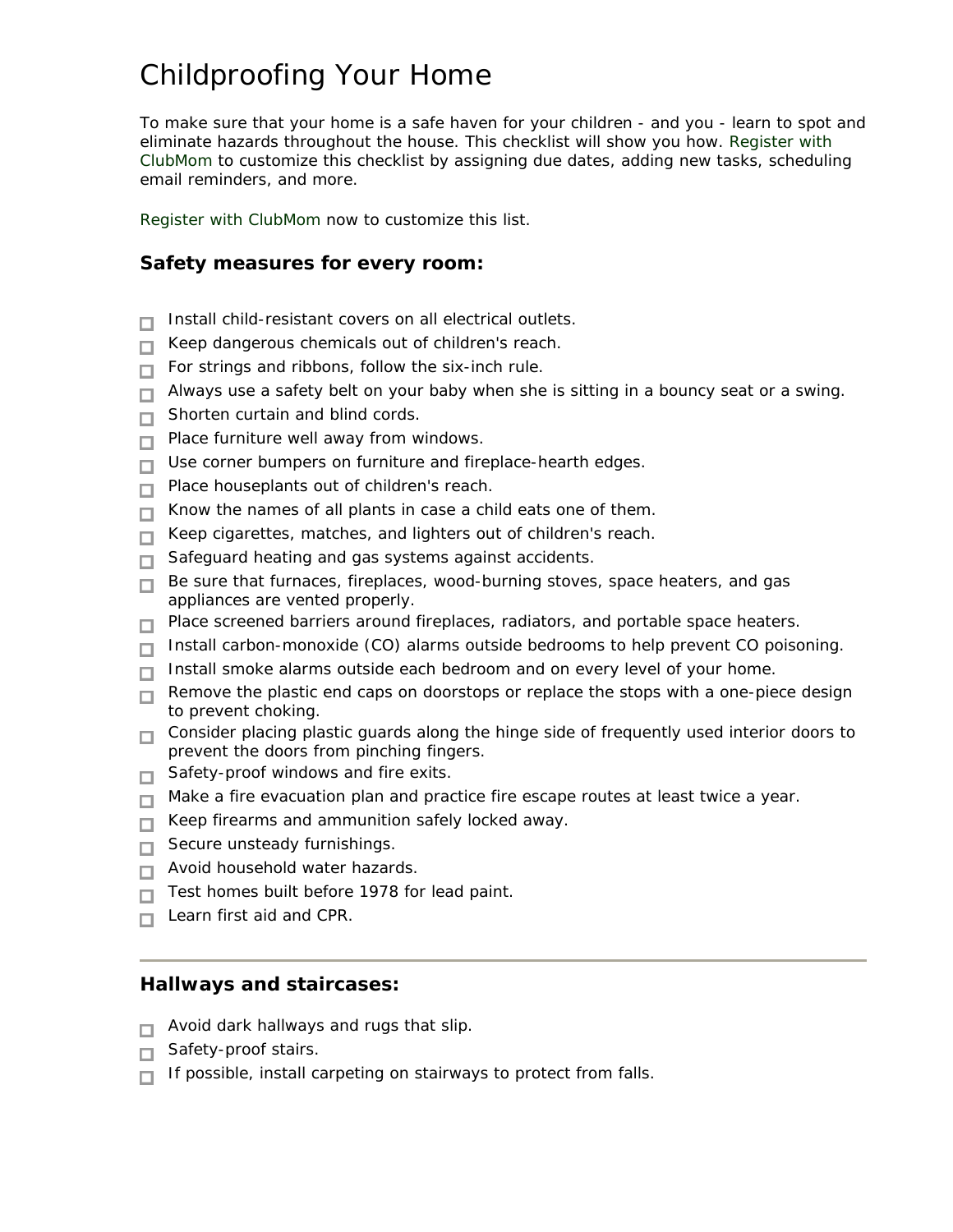# **Kids' rooms:**

- Position your child's crib away from all drapery, electrical cords, and windows. П
- Make sure the crib meets national safety standards. П.
- $\Box$  Make sure the mattress fits snugly.
- $\Box$  Be sure the crib sheet fits snugly.
- $\Box$  If you use a crib bumper, make sure it's firm (not fluffy) and secured tightly with at least six ties.
- $\Box$  Remove mobiles and other hanging toys from the crib as soon as your child can reach up and touch them.
- $\Box$  Place infants under one year on their backs to sleep.
- $\Box$  Never use an electric blanket in the bed or crib of a small child or infant.
- $\Box$  Place night-lights at least three feet away from the crib, bedding, and draperies to prevent fires.
- $\Box$  Always use a safety belt on your infant when you have her on a changing table, and never leave her unattended.
- $\Box$  Provide padding for falls.
- $\Box$  Check age labels for appropriate toys.
- Be vigilant about choking hazards.
- Use side railings for children just getting used to "big kid" beds. П.
- $\Box$  If bedrooms are on second or third stories, be sure to have a fire-escape ladder in each room.

#### **Bathroom:**

- Put a lock on the medicine cabinet. П
- To prevent poisoning, lock away all vitamins and medicines. П
- Install toilet-lid locks to prevent drowning. п
- $\Box$  Lower the household water temperature.
- $\Box$  Always test the water first before bathing a child.
- Make sure bathtubs and showers aren't slippery. П.
- Use electrical appliances carefully.  $\Box$
- Install ground-fault circuit interrupters on outlets near sinks and bathtubs. П
- Never leave a young child alone in the bathroom.

#### **Kitchen:**

- Keep knives, cleaning supplies, and plastic bags out of children's reach. ш
- $\Box$  To avoid fires and burns, never leave cooking food unattended.
- $\Box$  If stove knobs are easily accessible to children, use protective covers to prevent kids from turning them.
- $\Box$  Teach your kids how to respond to fire.
- $\Box$  When they're not in use, unplug electrical appliances.
- Replace any frayed cords and wires.
- $\Box$  Keep chairs and step stools away from counters and the stove.
- Keep activated charcoal (helps absorb some poisons) and syrup of ipecac (used to п. induce vomiting) on hand.